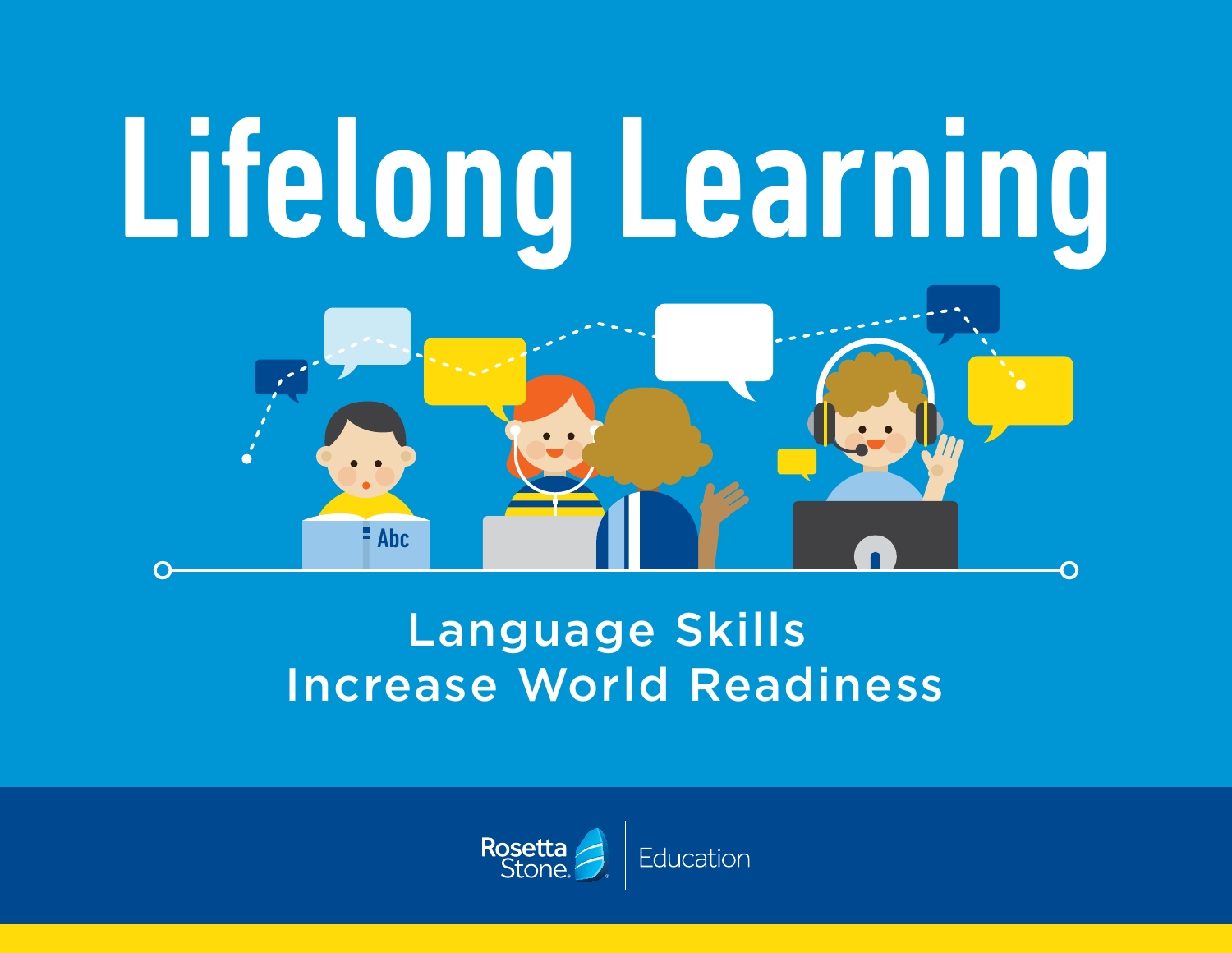## **LEARNING IS A BEGINNING,** A CHANCE TO EXPLORE PATHS AND SHAPE FUTURE SUCCESS.

In today's globally connected society, learning a new language creates advantages for students, employees, and citizens in the community. Thanks to technology, **the best time to learn a language is anytime, anywhere—at any age.** But, for many, language-learning journeys begin in K-12 schools where teaching methods are evolving to improve learning outcomes by meeting the unique needs of every student and teacher.

# K–12: LANGUAGE JOURNEYS OFTEN BEGIN HERE

School is where English Language Learners (ELLs) gain language skills to increase their engagement and where world language students develop global competence skills.





nT-1

## LANGUAGE OPENS DOORS

As communities diversify and global connections increase, the need for K-12 students to develop language skills grows. Compared to children who speak only one language, bilingual students enjoy several benefits.



HAVE BETTER WORKING MEMORIES



EXHIBIT GREATER MENTAL **FLEXIBILITY** 

FIND IT EASIER TO GRASP ABSTRACT **CONCEPTS**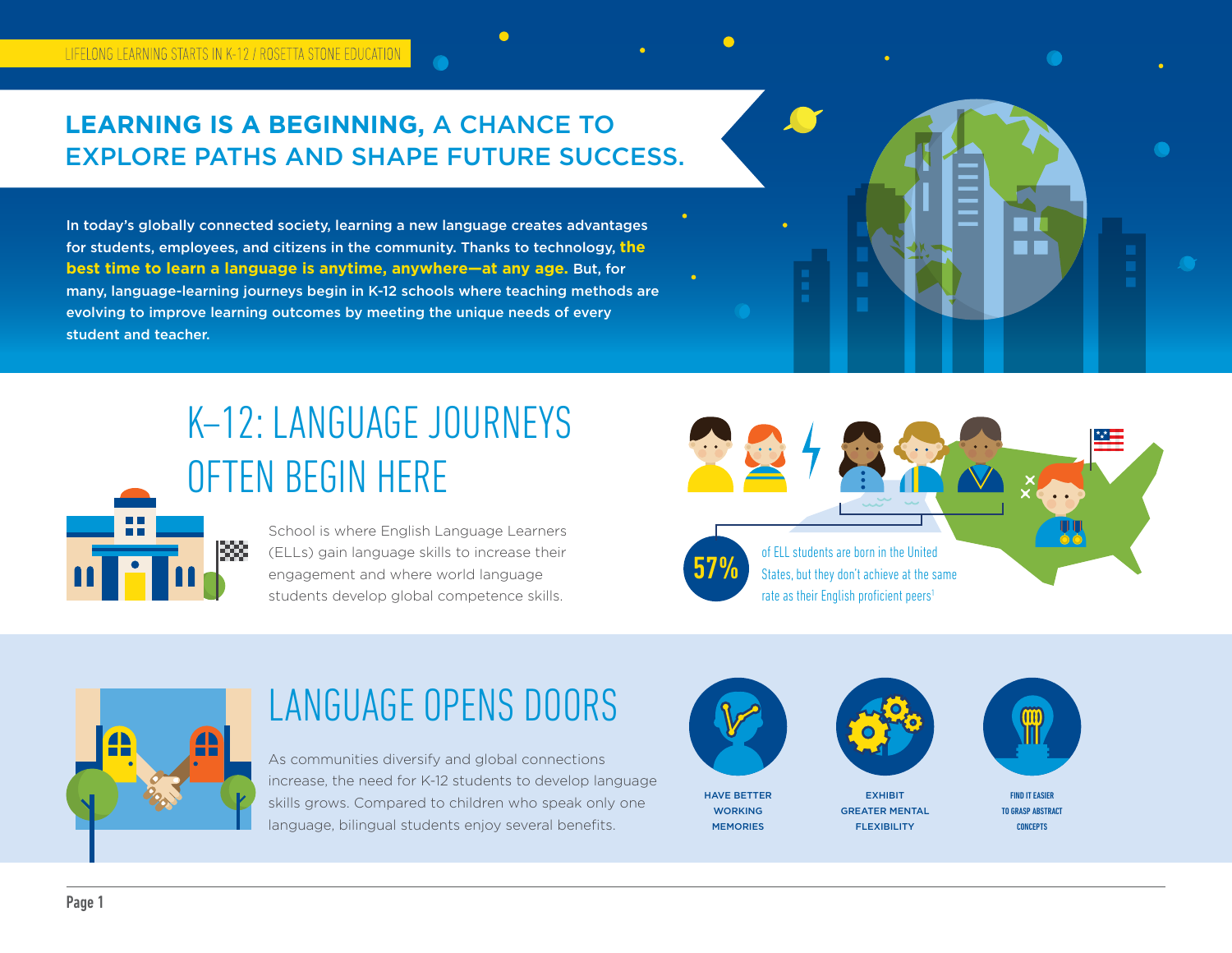## CLOSING THE ACHIEVEMENT GAP



 $\bullet$ 

 $\bigodot$ 

Students with little or no English proficiency will be the fastest-growing population segment in the U.S. over the next decade. English proficiency is critical to prepare ELLs for strong academic performance, graduation, and subsequent college and career success. Closing the achievement gap requires a concerted effort by parents, teachers, administrators, and communities.



#### In the Corona-Norco Unified School District in California, over 49 languages are spoken by students in 48 schools.



[See how](http://resources.rosettastone.com/CDN/us/pdfs/Corona-Norco-Case-Study-K12.pdf) the online English language solution they chose assisted students across the district, including those in dual-immersion, enrichment, intervention, and after school programs—as well as the newcomer population.

## MEETING STANDARDS

 $\odot$ 

 $\bigcirc$ 

Correlation to recognized standards is critical. Third-party review of instructional materials for ELLs shows educators how a particular curriculum

 $\bigcirc$ 

 $\odot$ 

represents the key elements of the World-Class Instructional Design and Assessment (WIDA) English Language Proficiency standards.

A review of instructional materials delivers the information educators need to best serve the schools, districts, and ELLs.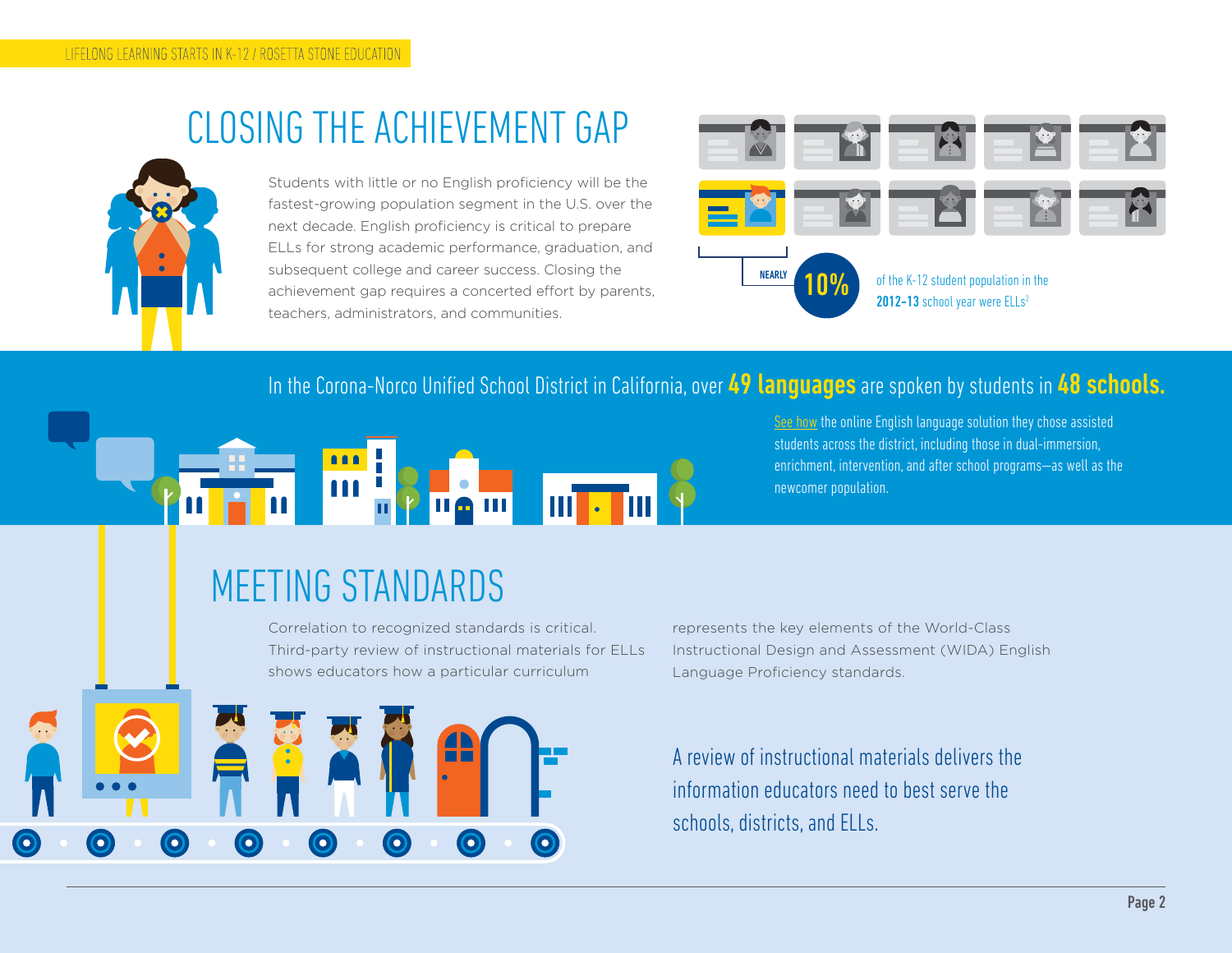H

## ONE LANGUAGE ISN'T ALWAYS ENOUGH

For today's students, their post-graduation years will include the need to compete and work in multilingual environments that require adept language skills.





Right now, 31% of American elementary schools offer foreign languages...

...and only 44% of American high school students are enrolled in foreign language  $classes<sup>3</sup>$ 

### LEARNING TO SPEAK GLOBALLY

The Barack Obama Male Leadership Academy in the Dallas Independent School District in Texas recognizes that to prepare students to be global citizens, the academy must prepare them to be bilingual if not multilingual.

[Their story](http://resources.rosettastone.com/CDN/us/pdfs/BOMLA-Case-Study-K12.pdf) reveals how the K-12 academy's language program focuses on blending Latin, Chinese, and Spanish with classroom instruction and experiences beyond the school day.



## MOST IN DEMAND LANGUAGES BY US EMPLOYERS: 4

For additional insight, [watch the webinar,](http://resources.rosettastone.com/CDN/us/videos/Adopting-Technology-for-World-Lang-Class.mp4) Adopting Technology for the World Language Classroom, featuring Julie Evans, Chief Executive Officer for Project Tomorrow, the nation's leading education nonprofit organization dedicated to the empowerment of student voices in education. Or read the accompanying white paper, Speaking the Language of the 21st Century.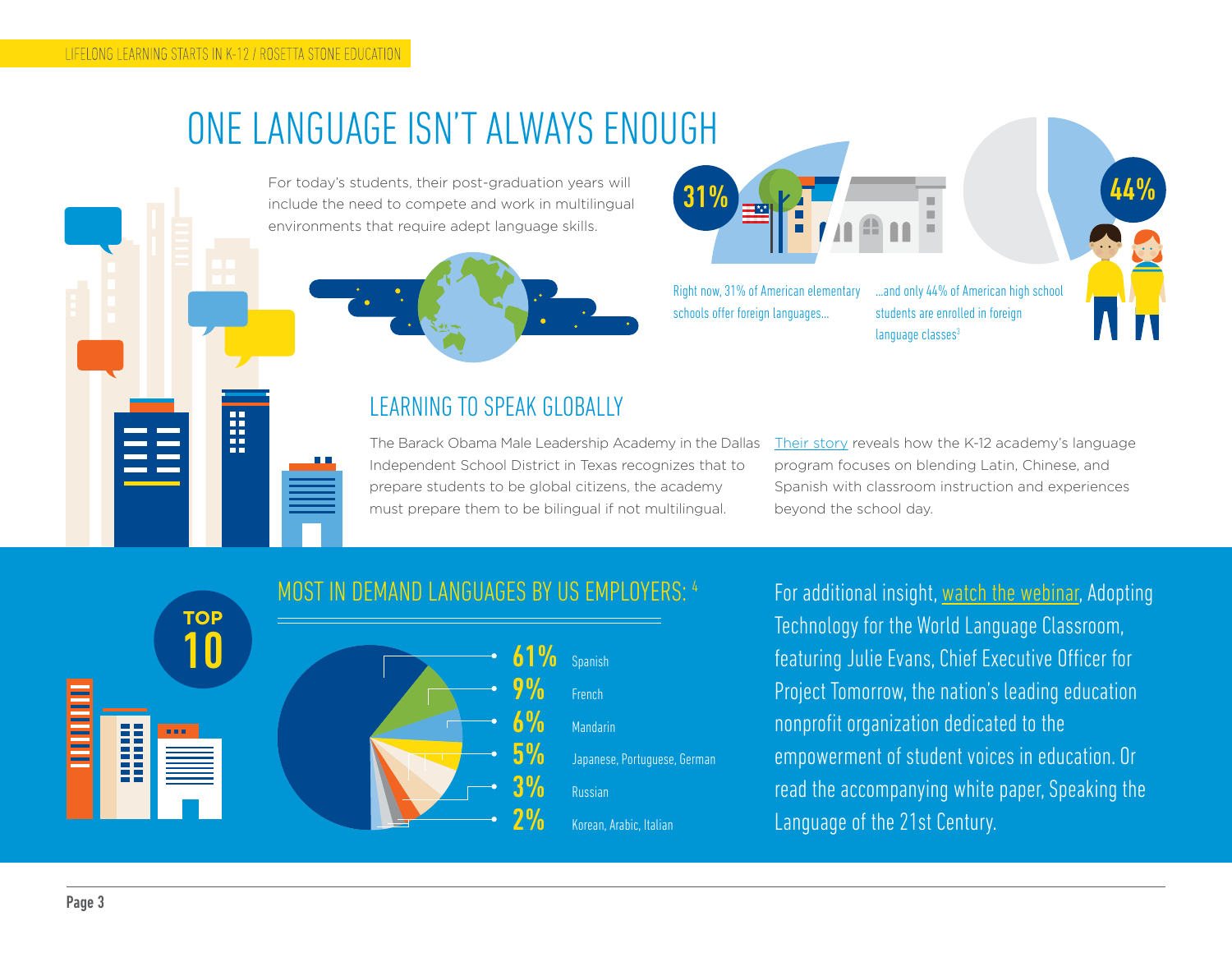# PUTTING IT ALL TOGETHER



. . . . . .

World language teachers recognize the positive role technology plays when it comes to student achievement. Blended learning shows great promise for improved language proficiency by combining online learning access and flexibility with the instruction, support, and motivation of on-site teachers. Students acquire language skills independently and teachers are empowered to personalize instruction.



This **on-demand webinar**, Charting the Course for Blended Learning, shares insight into one Oregon school's successful K-5 experience.



For all language learners, flexible online solutions are first accessible in K-12 schools and then available later whenever learners make the next stop on their language journey. Securing the resources to ensure students have the language skills necessary for success can be

Check out these options to Eneck out these options to<br>help fund language programs: [FUNDING SOURCES](http://www.rosettastone.com/k12/funding-sources)

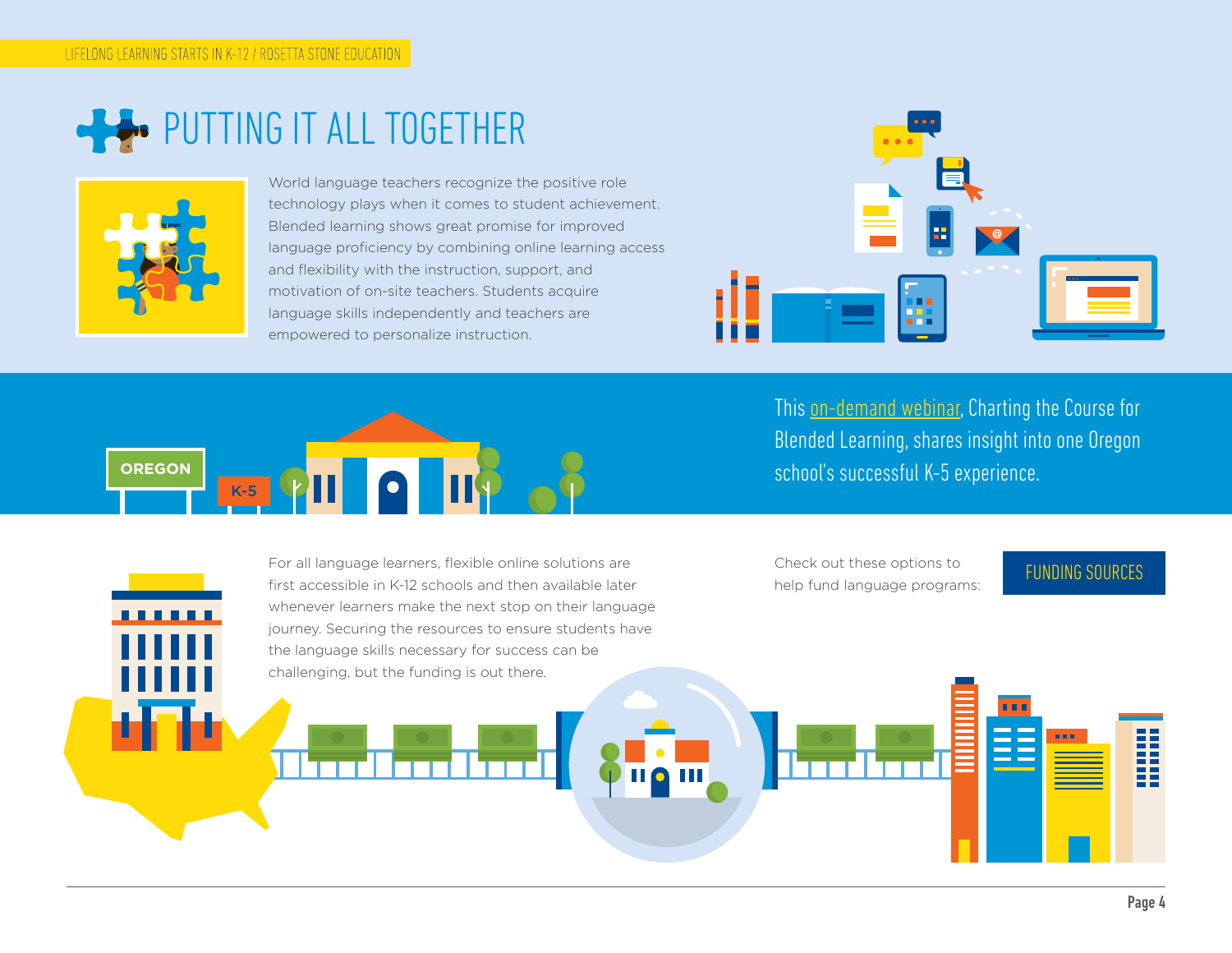## SOURCES

Creates Advantages: http://resources.rosettastone.com/CDN/us/pdfs/K-12/CDE13-STRATEGY-Rosetta Stone\_V.pdf Language learning is evolving: http://resources.rosettastone.com/CDN/us/ins/PST-INS-INFO-1303.jpg Language-learning models: http://www.rosettastone.com/k12/birds-eye-view-rs-online-language-classroom-video Closing the achievement gap: http://resources.rosettastone.com/CDN/us/pdfs/Closing-the-Achievement-Gap-ELL-infographic.pdf Assisted students across the district: http://resources.rosettastone.com/CDN/us/pdfs/Corona-Norco-Case-Study-K12.pdf WIDA review of instructional materials: http://resources.rosettastone.com/CDN/us/pdfs/WIDA-English-RosettaStone-Levels1-5-Grades-K-12-detailed-FINAL-073109.pdf Global competence skills: http://resources.rosettastone.com/CDN/us/pdfs/next-gen-world-language-learning-infographic.pdf

Adopting Technology for WL Classroom: http://www.instantpresenter.com/WebConference/RecordingDefault.aspx?c\_psrid=EA57DA87874E Speaking the Language of the 21st Century: http://resources.rosettastone.com/CDN/us/pdfs/ProjectTomorrowWhitePaper1.pdf Charting the Course webinar: http://www.instantpresenter.com/WebConference/RecordingDefault.aspx?c\_psrid=EA55DF808748 BOMLA case study: http://resources.rosettastone.com/CDN/us/pdfs/BOMLA-Case-Study-K12.pdf State funding overview: http://www2.ed.gov/about/contacts/state/index.html Overview of Federal funding resources: http://resources.rosettastone.com/CDN/us/pdfs/K-12/maximizing\_fed\_funding\_sources.pdf Accessible in K-12 schools: http://www.rosettastone.com/k12/solutions

## **Effective online solutions for all proficiency levels:**

- Solid foundation develops conversational skills
- Realistic content helps transition to proficiency
- Instant speech feedback guides pronounciation
- Live tutoring builds speaking confidence
- Mobile apps extend learning beyond the classroom
- Administrator tools track and measure progress

#### **LEARN MORE**

Learn how mixing Rosetta Stone® solutions with traditional instruction improves student performance at [RosettaStone.com/K12](http://www.rosettastone.com/k12/home/)

#### **JOIN THE CONVERSATION**

How are you using technology resources in your classroom?

- [@RosettaStoneEd](https://twitter.com/rosettastoneed)
- [Rosetta Stone Education](https://www.facebook.com/RosettaStoneEducation)
- **In** [Rosetta Stone](https://www.linkedin.com/company/rosettastone)